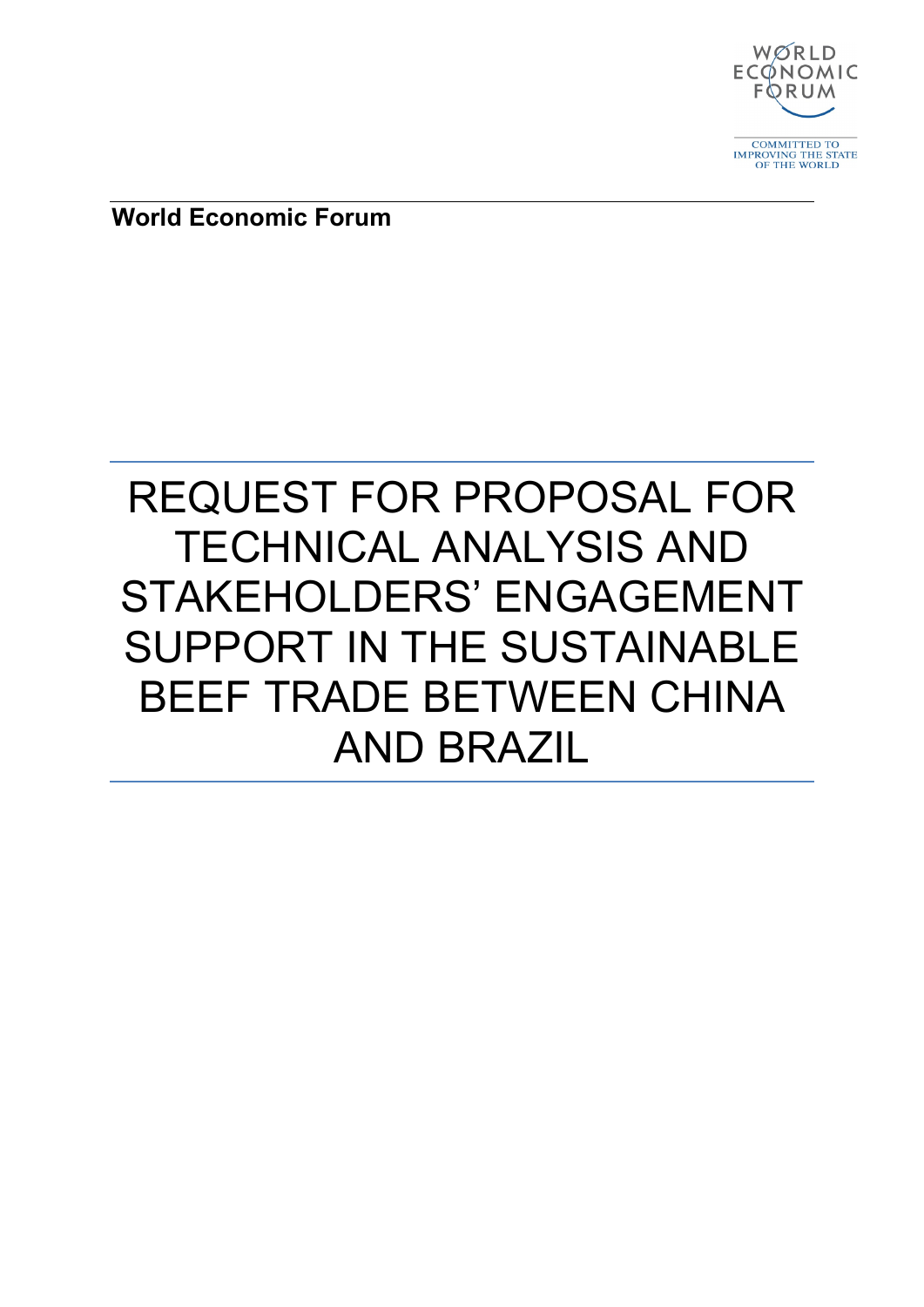# Contents

| 1.    |                                                                   |
|-------|-------------------------------------------------------------------|
| 1.1.  |                                                                   |
| 1.2.  | About the World Economic Forum and the Tropical Forest Alliance 3 |
| 1.3.  |                                                                   |
| 1.4.  |                                                                   |
| 1.5.  |                                                                   |
| 1.6.  |                                                                   |
| 1.7.  |                                                                   |
| 1.8.  |                                                                   |
| 1.9.  |                                                                   |
| 1.10. |                                                                   |
| 1.11. |                                                                   |
| 1.12. |                                                                   |
| 1.13. |                                                                   |
| 2.    |                                                                   |
| 2.1.  |                                                                   |
| 2.2.  |                                                                   |
| 2.3.  |                                                                   |
| 2.4.  |                                                                   |
| 2.5.  |                                                                   |
| 2.6.  |                                                                   |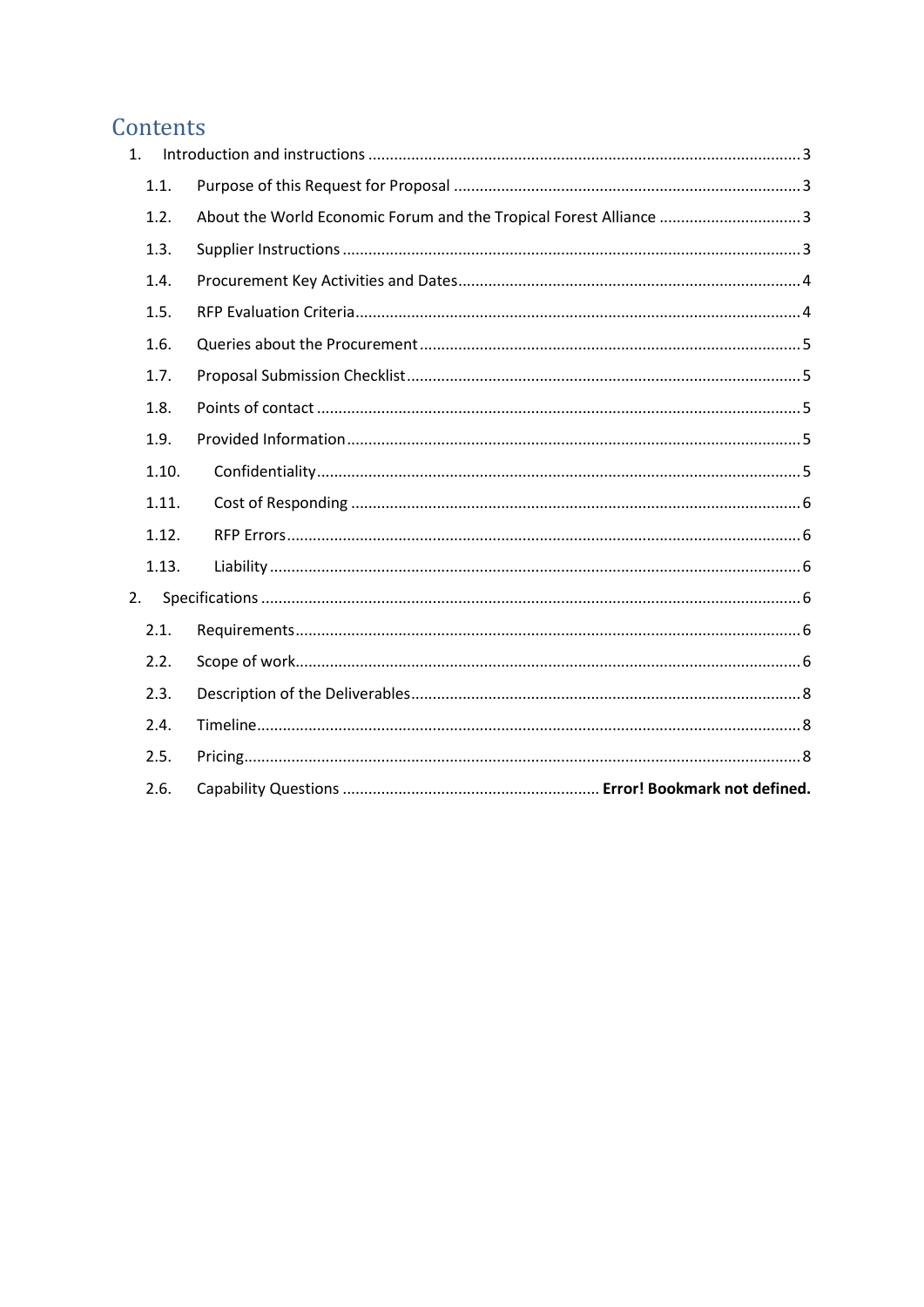# <span id="page-2-0"></span>1. Introduction and instructions

# <span id="page-2-1"></span>1.1. Purpose of this Request for Proposal

<span id="page-2-2"></span>The purpose of this Request for Proposals (RFP) is to solicit proposals from suppliers with expertise in sustainable agriculture and international trade to support the promotion of in-depth economic and trade cooperation between China and Brazil, explore opportunities for jointly building sustainable supply chains, and guide the transformation and upgrading of the bilateral market and supply between China and Brazil.

This process will result in the selection of one supplier, who will be invited to enter a contracting phase for a specific and detailed scope of work subject to final fixed pricing.

The selected vendor will contribute to the Tropical Forest Alliance's initiative to leverage domestic beef supply chain sustainability advances in Brazil towards its major export markets, starting in China.

# 1.2. About the World Economic Forum and the Tropical Forest Alliance

The World Economic Forum is the International Organization for Public-Private Cooperation. The Forum engages the foremost political, business and other leaders of society to shape global, regional and industry agendas. It was established in 1971 as a not-for-profit foundation and is headquartered in Geneva, Switzerland. It is independent, impartial and not tied to any special interests. The Forum strives in all its efforts to demonstrate entrepreneurship in the global public interest while upholding the highest standards of governance. Moral and intellectual integrity is at the heart of everything it does.

Our activities are shaped by a unique institutional culture founded on the stakeholder theory, which asserts that an organization is accountable to all parts of society. The institution carefully blends and balances the best of many kinds of organizations, from both the public and private sectors, international organizations and academic institutions.

The Tropical Forest Alliance (TFA) is a global multistakeholder platform focused on reducing commodity driven deforestation. Hosted by the World Economic Forum, the TFA works with over 160 public, private and civil society actors to catalyze high-impact partnerships to address the inherent tensions that exist to grow production while protecting the forests - public and private, producer and market, global and local, people and the forest frontier. The TFA operates regional platforms in Latin America, West and Central Africa, China and Southeast Asia. It is supported by the Governments of the Netherlands, Norway, Germany and the UK and the USA, as well as The Nature Conservancy, Partnerships for Forests, the Gordon and Betty Moore Foundation and the Cargill Foundation.

# <span id="page-2-3"></span>1.3. Supplier Instructions

For ease of response and evaluation, Suppliers are required to complete and submit all components of this RFP.

- Requested reference materials may be attached as Appendices. The World Economic Forum retains the right not to review any un-requested material
- Supporting information must be presented in the same order as the questions and must be referenced to the relevant question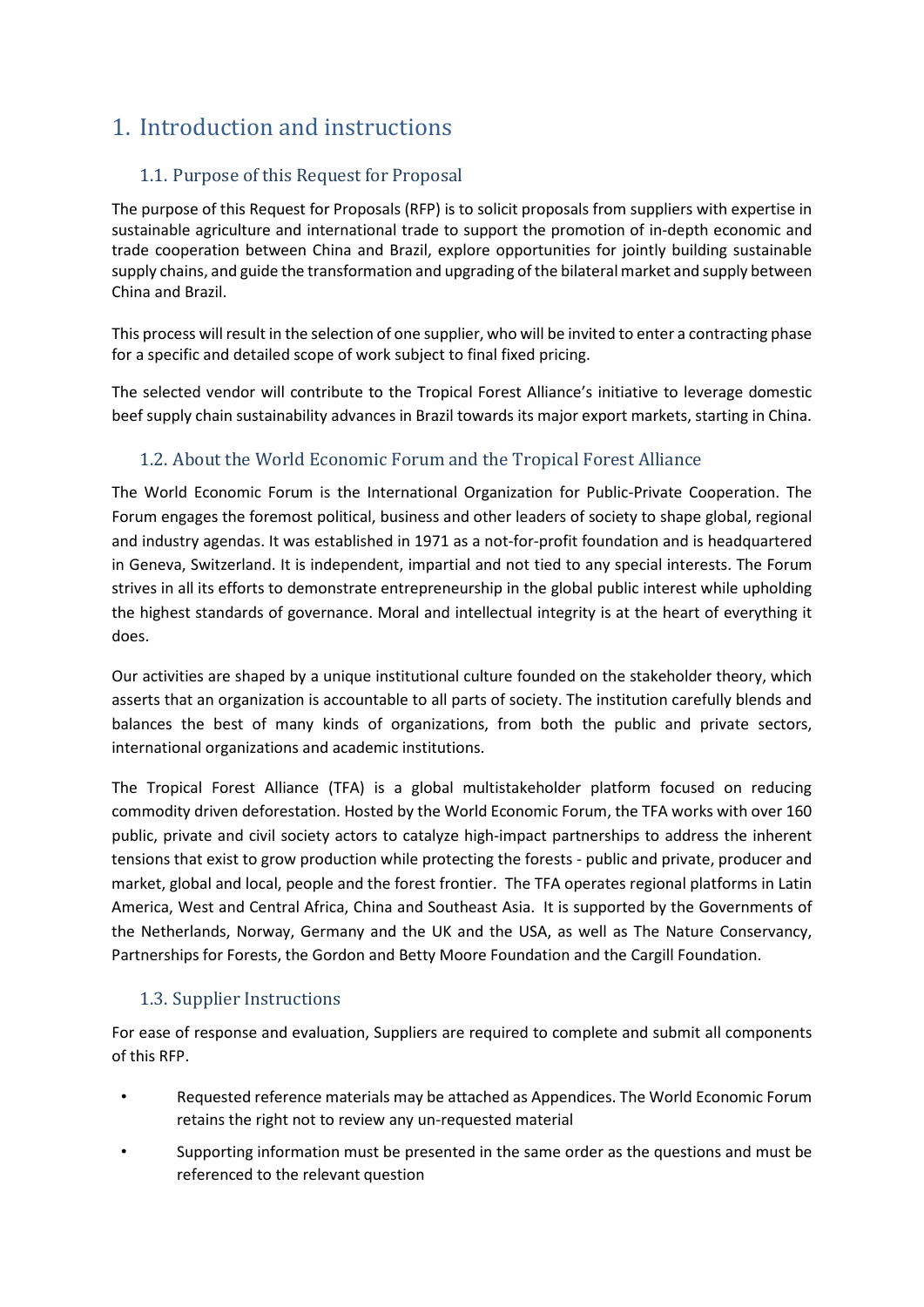- Questions must be answered in English
- Failure of a Supplier to provide the required information, make a satisfactory response to any question, or supply documentation referred to in responses, within the specified timescale, may mean that the Supplier will not be invited to participate further in the procurement
- Suppliers are asked to provide one electronic copy of the response in a format compatible with Microsoft Word. It is the supplier's responsibility to ensure that the proposal and all other required documents are received at the e-mail address named in this document by the closing date specified.
- Responses will not be returned
- Participants need to address all information specified by this RFP. All questions must be answered completely. The World Economic Forum reserves the right to verify any information contained in the participants RFP response, and to request additional information after the RFP response has been received.
- Marketing brochures included must be submitted only as attachments and must not be used as a substitute for written responses. Nevertheless, suppliers should include any additional information that they think would help the Forum evaluate their proposal.
- Furthermore, the proposal must be accompanied by a cover letter, signed by an individual authorized to bind the proposed entity (see Proposal Submission Checklist)

#### <span id="page-3-0"></span>1.4. Procurement Key Activities and Dates

Suppliers are asked to provide the response by July 4<sup>th</sup> 2022 at 5pm CET in electronic format to [TFA@weforum.org.](mailto:TFA@weforum.org)

#### **Responses received after this time will not be considered.**

#### <span id="page-3-1"></span>1.5. RFP Evaluation Criteria

The Forum is looking for the most suitable partner and therefore will not simply select the economical most attractive bid or quotation, but rather use objective criteria to evaluate the best match for its demand. All supplier information provided as part of the RFP will be treated as confidential. The Forum's criteria include, but are not limited to the following key factors:

- Conformity with requirements
- Product and required service pricing
- Implementation approach
- Quality of services as well as quality assurance
- Geographical coverage
- Demand flexibility
- Company values

The Forum will not disclose the detailed results of the selection and scoring process and reserves the sole right to decide whether a proposal complies with the requirements of the RFP and to accept, reject or negotiate modifications of supplier's proposals.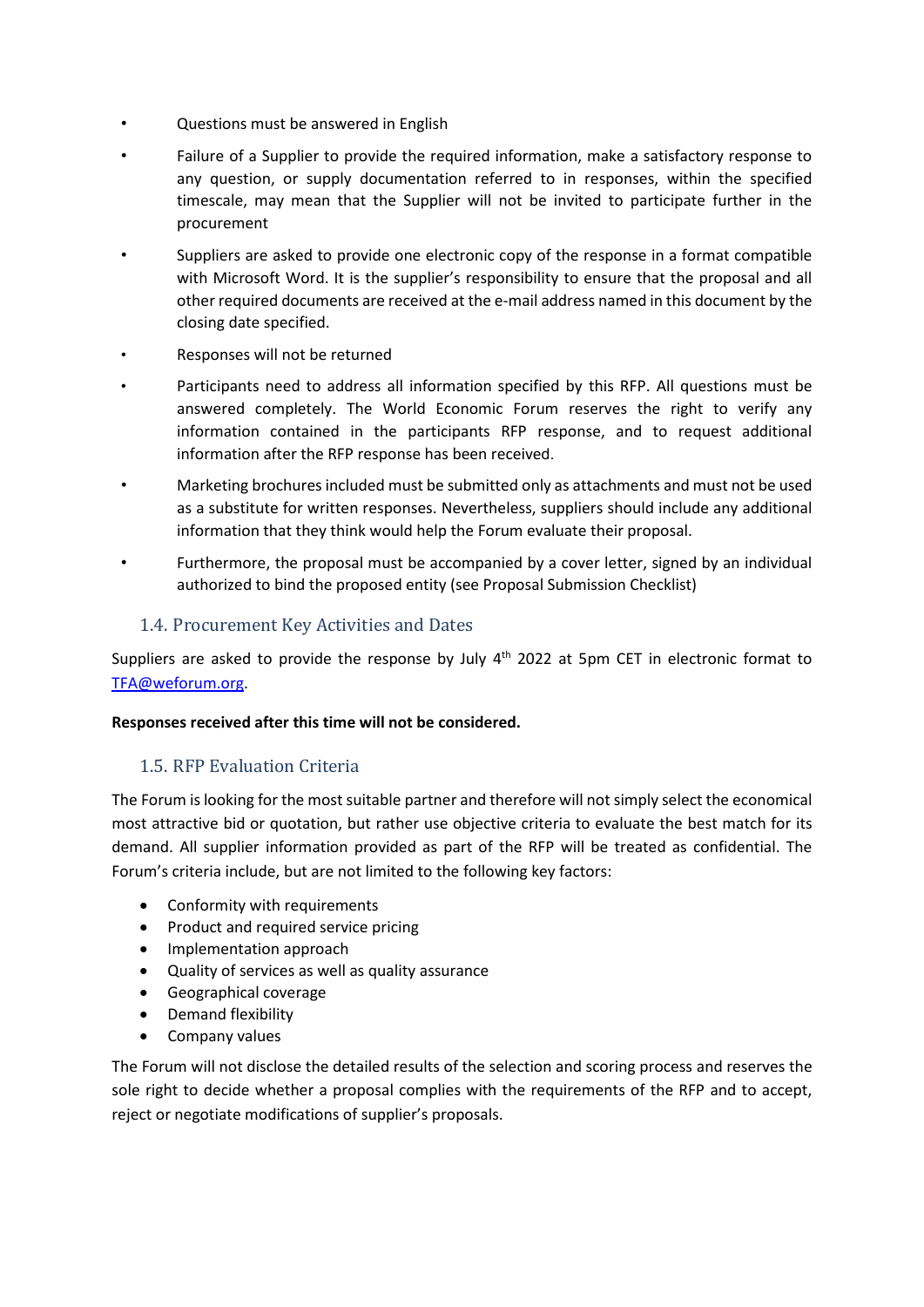#### <span id="page-4-0"></span>1.6. Queries about the Procurement

Any questions about the procurement must be submitted by e-mail to TFA by June  $10<sup>th</sup>$  at [TFA@weforum.org.](mailto:TFA@weforum.org) No other forms of communication or contact will be accepted. It is the World Economic Forum's practice to communicate any question or request for clarification, with both the query and the response, in a suitably anonymous form, to all participating Suppliers. On a case by case basis if any information is deemed as confidential to a particular Supplier, this will be reviewed at the time it arises.

# <span id="page-4-1"></span>1.7. Proposal Submission Checklist

Proposals must include:

- A narrative describing previous experience in similar projects
- A description of methodology to be used
- A maximum of 15 pages total
- A pricing proposal following the requirements in Section [2.5](#page-7-2)

#### <span id="page-4-2"></span>1.8. Points of contact

Suppliers are not allowed to contact any World Economic Forum personnel, such as management or other local contacts, regarding this RFP. Any such communication may lead to the proposal received being rejected.

It is expected that the supplier also provides the World Economic Forum with a single point of contact capable of answering questions related to this RFP on a global scale.

#### <span id="page-4-3"></span>1.9. Provided Information

This RFP contains information believed to be reliable at the date obtained but may not provide all the necessary or desirable information. Neither the World Economic Forum nor its employees or involved advisors, contractors or other representatives guarantee the completeness of these information. The document is intended solely for the information of the party to whom it is issued. All proposals will become the property of the Forum which reserves the right to use without limitations or liability for any ideas from the proposals.

The World Economic Forum reserves the absolute right to:

- Accept or reject any or all proposals
- Negotiate with any, all or no bidders
- Modify or cancel this RFP

It is the Bidder's responsibility to:

- Properly understand and examine the RFP
- Examine all other information available on reasonable inquiry relevant to the risks, contingencies and circumstances affecting its response
- Satisfy itself as to the completeness, correctness and sufficiency of its response

#### <span id="page-4-4"></span>1.10. Confidentiality

The Invitation document is confidential. The Forum may update or revise the document or any part of it. The recipient acknowledges that any such revised or amended document shall be received subject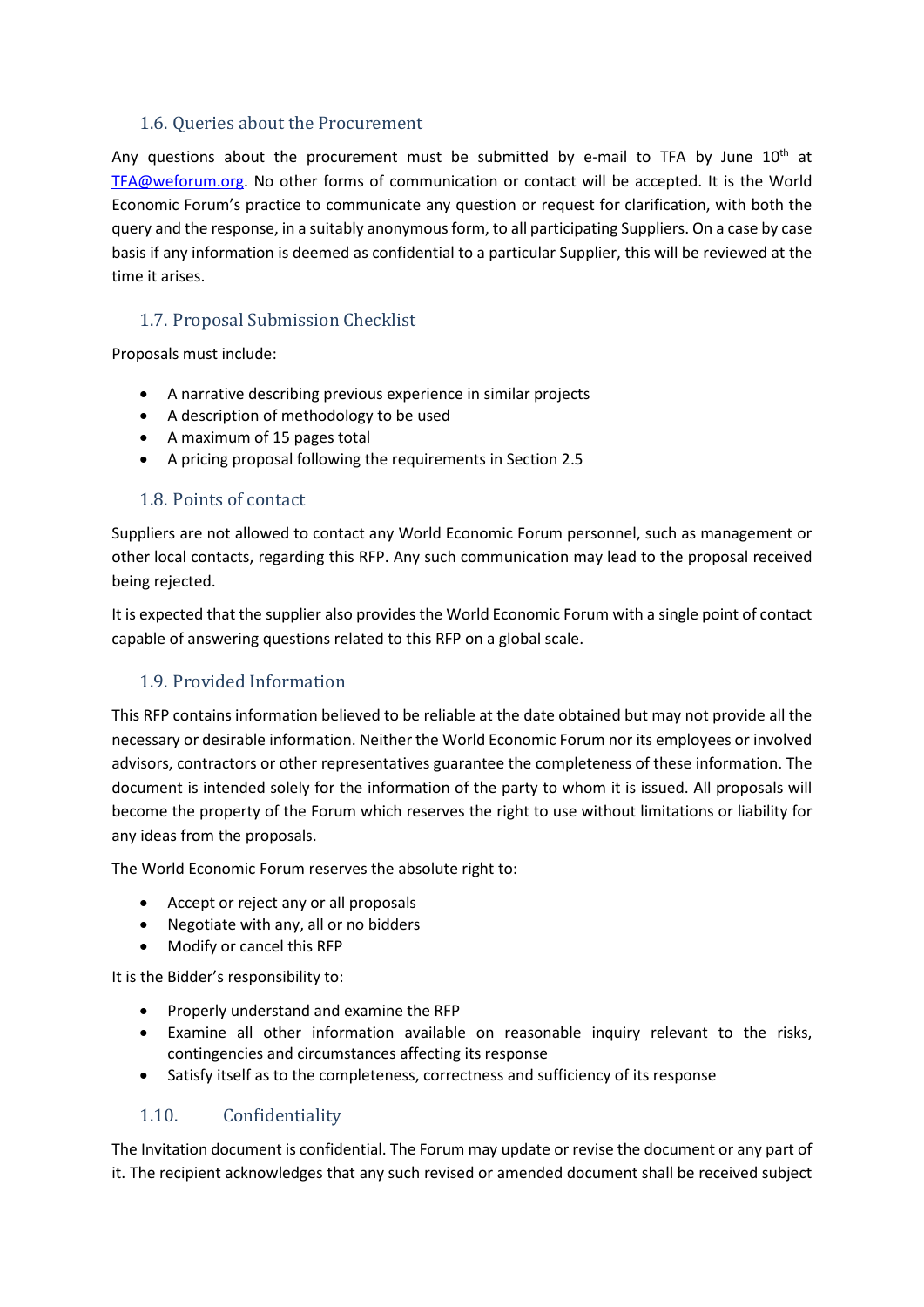to the same confidentiality undertaking. The Recipient will not disclose or discuss the contents of the document with any officer, employee, consultant, director, agent, or other person associated or affiliated in anyway with the World Economic Forum or any of its customers or suppliers without the prior written consent of the World Economic Forum.

# <span id="page-5-0"></span>1.11. Cost of Responding

All costs and expenses incurred by bidders in any way associated with the development, preparation, and submission of their responses to this RFP, including but not limited to attendance at meetings, discussions, presentations, demonstrations, etc. and providing any additional information required by the Forum will be borne exclusively by the bidder.

# <span id="page-5-1"></span>1.12. RFP Errors

Each recipient should notify the World Economic Forum of any error or discrepancy found in this document. Notification should be made to the contact found in proposal related details.

#### <span id="page-5-2"></span>1.13. Liability

This invitation is not an offer by the World Economic Forum, but an invitation for responses. No contractual obligation on behalf of the Forum whatsoever exists from this process unless and until a formal contract is signed and executed by authorized people of the Forum and the select bidder.

# <span id="page-5-3"></span>2. Specifications

# <span id="page-5-4"></span>2.1. Requirements

- <span id="page-5-5"></span>• The supplier is expected to be based in China
- The supplier must have expertise in agri-food systems, sustainable agriculture and sustainable development, international commodity trade and strong knowledge and understanding of sustainability issues related to the beef supply chain in China and Brazil
- The service provider must have a proven track record in developing and delivering technical analysis and reports
- The supplier is expected to have proven track record of convening and engagement with Chinese stakeholders of the Beef value chain and sector, especially the China Meat Association
- If independent consultant, the supplier must have an advanced degree in trade, law, economics or another relevant discipline, and 10 years of relevant professional experience, or an equivalent combination of education and experience
- The supplier must possess strong analytical and drafting skills
- The supplier must have the ability to work quickly and effectively under pressure, prioritize and juggle multiple tasks within tight deadlines, and to deliver time-sensitive high-quality work
- Strong interpersonal and teamwork skills and demonstrated client orientation; sensitive to working in a multicultural environment
- Good understanding of sustainability issues is of primary importance
- Fluency in English is required

#### 2.2. Scope of work

#### **Context and Background**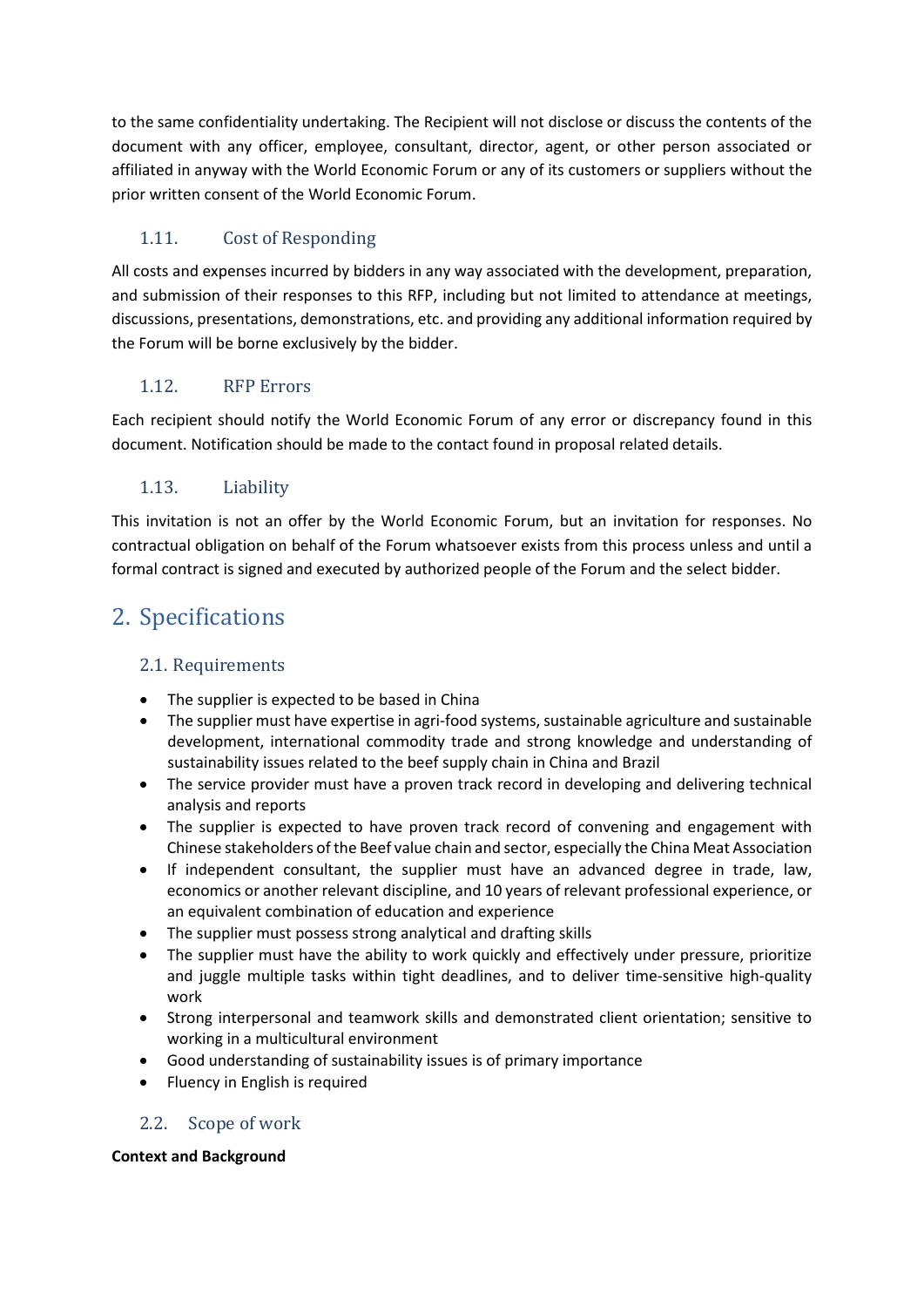Land grabbing and subsequent pasture expansion for beef production are some of the main drivers of deforestation in Brazil, historically accounting for roughly 75% of forest loss. The Brazilian domestic market absorbs 70% of the beef production, and exports are rapidly increasing its share, with China being the largest individual importer. Actors in Brazil have made significant progress towards sustainability in the beef value chain in the past decade. Since 2009, meatpackers in Brazil have worked on sustainability issues by signing signed zero-deforestation agreements, the Conduct Adjustment Term (TAC), launching their own sustainability programs, and creating their own monitoring systems.

In China, the government has shown a growing commitment toward ecological civilization within global soft-commodity supply chains, and the China Meat Association (CMA) recently launched a Specification for Meat Industry Green Trade that pushes for the elimination of illegal meat sourcing and avoiding purchasing from high deforestation areas. China Meat Association (CMA) is a national social organization registered at the Ministry of Civil Affairs of the People's Republic of China to assist China's meat industry. Established in May 1992, CMA represents the Chinese enterprises, public institutions, social organizations, and individuals in the meat industry. The members include the food companies in large and medium cities and counties, related scientific research and design institutes, universities and colleges, press corps, and private companies engaged in animal husbandry and slaughtering, meat-processing, cold-chain logistics, machinery and equipment, additives and seasonings, as well as packing materials.

In China, The Tropical Forest Alliance (TFA) is building collective action around solutions to reduce commodity-driven deforestation –from the demand side. In Latin America, TFA supports the implementation of private-sector commitments to remove deforestation from the supply chains of agricultural commodities and engages local actors in the construction of national and regional agendas, establishing links between global commitments and local actions, and guaranteeing concreteness to the deforestation-free movement. Throughout 2020 and 2021, TFA led public-private Dialogues with the main stakeholders of the beef sector in Brazil and China to discuss the opportunities and challenges for a Brazil-China collaboration toward a more sustainable, safe, and productive beef trade relation that will benefit all actors in the supply chain.

In 2022, TFA, through a grant from the Partnerships for Forest program (BEIS-UK), will lead the agenda to lever domestic beef supply chain sustainability advances in Brazil towards its major export markets, starting in China. The project **"Brazil-China: sustainable, safe and productive beef value chain"** is supported by a consortium made up of TFA (including Latin America and China teams), WWF Brazil, WEF's Future of Protein workstream, and Imaflora, which will be key in the implementation of this agenda that seeks to promote a shared vision on minimum sustainability criteria for beef trade, formalize a public-private Brazil-China Beef Alliance and mobilize and catalyze a B2B trade-relation grounded on a harmonized sustainable criterion.

#### **Activities:**

The following non-exhaustive list of activities is expected to be conducted:

• Coordinate data collection and analysis of the project expert group and coordinate the research results of various research projects